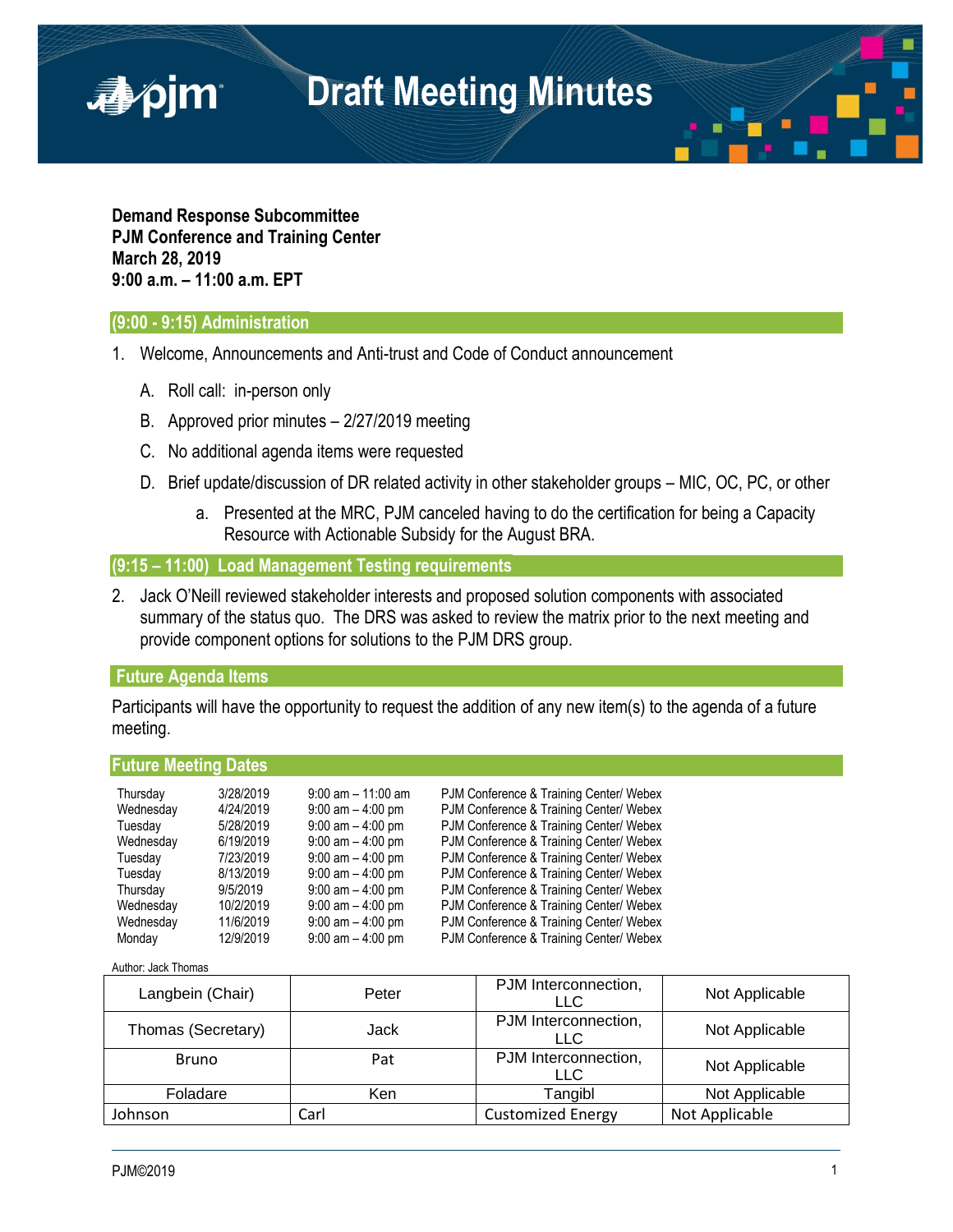# **Draft Meeting Minutes**

|          |              | Solutions, Ltd.*                   |                       |
|----------|--------------|------------------------------------|-----------------------|
| Kauffman | <b>Brian</b> | EnerNOC, Inc.                      | Other Supplier        |
| Kogut    | George       | New York Power<br>Authority        | <b>Other Supplier</b> |
| Long     | Glenn        | PJM Interconnection,<br>LLC.       | Not Applicable        |
| Lu       | Chenchao     | PJM Interconnection,<br><b>LLC</b> | Not Applicable        |
| McAnany  | James        | PJM Interconnection,<br>LLC.       | Not Applicable        |
| Nyemko   | Masha        | PJM Interconnection,<br>LLC.       | Not Applicable        |
| O'Neill  | Jack         | PJM Interconnection,<br><b>LLC</b> | Not Applicable        |
| Sweeney  | Rory         | <b>GT Power Group</b>              | Not Applicable        |
| Yeaton   | Andrea       | PJM Interconnection,<br>LLC        | Not Applicable        |

## **In Attendance via WebEx / Teleconference**

apjm

|              |               | <b>Energy Curtailment</b>   |                           |
|--------------|---------------|-----------------------------|---------------------------|
| Ainspan      | Malcolm       | Specialists, Inc.           | <b>Other Supplier</b>     |
| Anthony      | Jason         | KORenergy, Ltd.             | <b>Other Supplier</b>     |
| Borgatti     | Michael       | <b>Gabel and Associates</b> | Not Applicable            |
|              |               | NJ Board of Public          |                           |
| <b>Brown</b> | David         | <b>Utilities</b>            | Not Applicable            |
|              |               | PJM Interconnection,        |                           |
| <b>Bruno</b> | Joshua        | <b>LLC</b>                  | Not Applicable            |
| Campbell     | <b>Bruce</b>  | EnergyConnect, Inc.         | <b>Other Supplier</b>     |
| Carmean      | Gregory       | <b>OPSI</b>                 | Not Applicable            |
|              |               | <b>Public Utilities</b>     |                           |
|              |               | Commission of Ohio          |                           |
| Christopher  | Mahila        | (The)                       | Not Applicable            |
|              |               | NextEra Energy Power        |                           |
| Clemence     | Walter        | Marketing, LLC              | <b>Generation Owner</b>   |
|              |               | <b>NRG Power Marketing</b>  |                           |
| Colbert      | Cathleen      | <b>LLC</b>                  | <b>Other Supplier</b>     |
|              |               | Appalachian Power           |                           |
| Cox          | Edward (Phil) | Company                     | <b>Transmission Owner</b> |
|              |               | <b>Dominion Energy</b>      |                           |
| Davis        | James Jim     | Marketing, Inc.             | <b>Generation Owner</b>   |
|              |               | <b>Duke Energy Business</b> |                           |
| Ehrichs      | Lisa          | Services LLC                | <b>Generation Owner</b>   |
| Fiano        | Anna          | KeyTex Energy, LLC          | Other Supplier            |
|              |               | <b>Customized Energy</b>    |                           |
| Filomena     | Guy           | Solutions, Ltd.             | Not Applicable            |
| Foley        | Imelda        | University of Delaware      | Not Applicable            |
|              |               | Virginia Electric &         |                           |
| Hewett       | Christopher   | Power Company               | <b>Transmission Owner</b> |
|              |               | Riverside Generating,       |                           |
| Hoatson      | Tom           | <b>LLC</b>                  | Other Supplier            |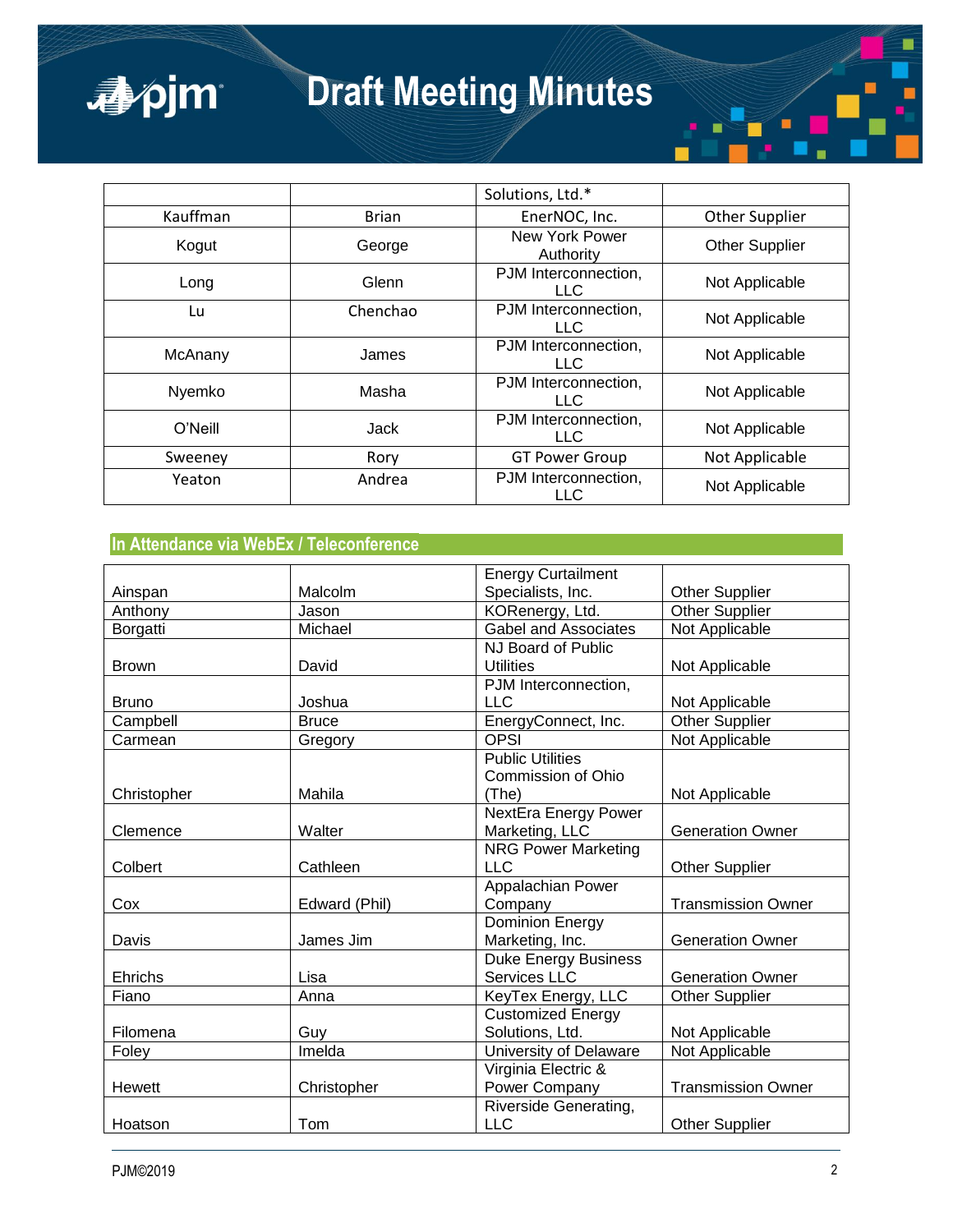

# **Draft Meeting Minutes**

|             |                   | <b>Customized Energy</b>      |                             |
|-------------|-------------------|-------------------------------|-----------------------------|
| Horning     | Lynn              | Solutions, Ltd.               | Not Applicable              |
|             |                   | Wabash Valley Power           |                             |
| Horstman    | Andrew            | Association, Inc.             | <b>Electric Distributor</b> |
| Hyzinski    | Tom               | <b>GT Power Group</b>         | Not Applicable              |
|             |                   | <b>Customized Energy</b>      |                             |
| Johnson     | Carl              | Solutions, Ltd.*              | Not Applicable              |
|             |                   | <b>Indiana Utility</b>        |                             |
| Johnston    | David             | <b>Regulatory Commission</b>  | Not Applicable              |
|             |                   | McNees Wallace &              |                             |
| Mabry       | David             | <b>Nurick LLC</b>             | Not Applicable              |
|             |                   | <b>Baltimore Gas and</b>      |                             |
| McDaniel    | John              | <b>Electric Company</b>       | <b>Transmission Owner</b>   |
|             |                   | Jersey Central Power &        |                             |
| Meridionale | Kevin             | Light Company                 | <b>Transmission Owner</b>   |
|             |                   | Exelon Business               |                             |
| Midgley     | Sharon            | Services Company, LLC         | <b>Transmission Owner</b>   |
|             |                   | <b>Commonwealth Edison</b>    |                             |
| Miller      | John              | Company                       | <b>Transmission Owner</b>   |
|             |                   | American Municipal            |                             |
| Norton      | Chris             | Power, Inc.                   | <b>Electric Distributor</b> |
|             |                   | Duquesne Light                |                             |
| Peoples     | John              | Company                       | <b>Transmission Owner</b>   |
|             |                   | <b>Customized Energy</b>      |                             |
| Pisarcik    | Dave              | Solutions, Ltd.*              | Not Applicable              |
|             |                   | Duquesne Light                |                             |
| Polka       | Joseph            | Company                       | <b>Transmission Owner</b>   |
|             |                   | Constellation                 |                             |
| Price       | Dann              | NewEnergy, Inc.               | <b>Other Supplier</b>       |
|             |                   | <b>PPL Electric Utilities</b> |                             |
| Rumsey      | Amanda            | Corp. dba PPL Utilities       | <b>Transmission Owner</b>   |
|             |                   | <b>Customized Energy</b>      |                             |
| Sasser      | Jonathan          | Solutions, Ltd.*              | Not Applicable              |
| Schaefer    | Stephen (Steve)   | <b>SAS Energy</b>             | Not Applicable              |
| Trevino     | $\overline{Rita}$ | Siemens Industry, Inc.        | <b>Other Supplier</b>       |
| Wehr        | Christopher       | Ohio Edison Company           | <b>Transmission Owner</b>   |
|             |                   | Dominion Virginia             |                             |
| Wilmoth     | Emily             | Power                         | Not Applicable              |
|             |                   | <b>FirstEnergy Solutions</b>  |                             |
| Zuschak     | Joseph            | Corp.                         | <b>Transmission Owner</b>   |

#### **Antitrust:**

You may not discuss any topics that violate, or that might appear to violate, the antitrust laws including but not limited to agreements between or among competitors regarding prices, bid and offer practices, availability of service, product design, terms of sale, division of markets, allocation of customers or any other activity that might unreasonably restrain competition. If any of these items are discussed the chair will re-direct the conversation. If the conversation still persists, parties will be asked to leave the meeting or the meeting will be adjourned.

#### **Code of Conduct:**

As a mandatory condition of attendance at today's meeting, attendees agree to adhere to the PJM Code of Conduct as detailed in PJM Manual M-34 section 4.5, including, but not limited to, participants' responsibilities and rules regarding the dissemination of meeting discussion and materials.

#### **Public Meetings/Media Participation:**

Unless otherwise noted, PJM stakeholder meetings are open to the public and to members of the media. Members of the media are asked to announce their attendance at all PJM stakeholder meetings at the beginning of the meeting or at the point they join a meeting already in progress. Members of the Media are reminded that speakers at PJM meetings cannot be quoted without explicit permission from the speaker. PJM Members are reminded that "detailed